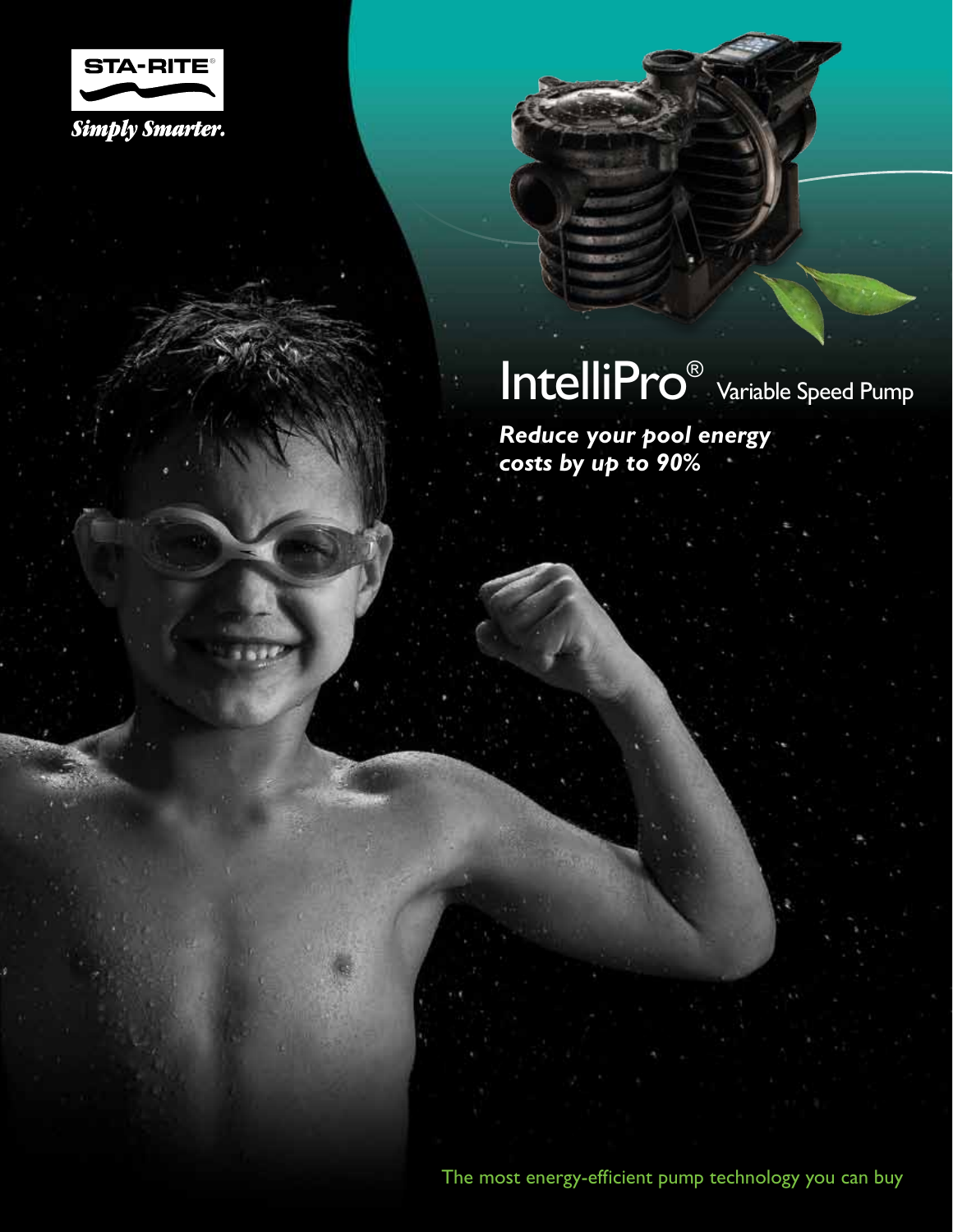### More than the sales leader, it's the technology pioneer

### **The pump that launched an energy savings revolution**

When we originally unveiled IntelliPro® variable speed technology, it quickly earned rave reviews from pool professionals, public utilities and pool owners alike. And no wonder, given its unprecedented combination of energy efficiency, long-term dependability and whisper-quiet operation.

Now comes the latest member of the IntelliPro family, the new IntelliPro Variable Speed Pump. It further refines the field-proven advancements that have led our pumps to outsell all other variable speed brands combined. The reasons are compelling:

- Estimated cost savings of up to \$1,500 each year.<sup>1</sup>
- 90% energy savings compared to traditional pumps.
- Near-silent operation—as low as 45 decibels.†
- 8 programmable speed settings and built-in timer deliver optimum speed and run times, for highest efficiency and lowest operating cost.

For cost savings, quiet relaxation and long service life, the IntelliPro Variable Speed Pump is the single most valuable investment you can make in your pool.

1 ngs based on variable speed pump compared to a single-speed pump running 12 hours per day at an average of \$0.16 per kWh in a<br>. 20,000 gallon pool. Actual savings may vary based on local utility rates, pool size, pump run time, pump horsepower, pump rpm, plumbing<br>size and length, pump model, service factor and other hydraulic factors.

† Compared to noise level of typical 1.5 hp single-speed pump.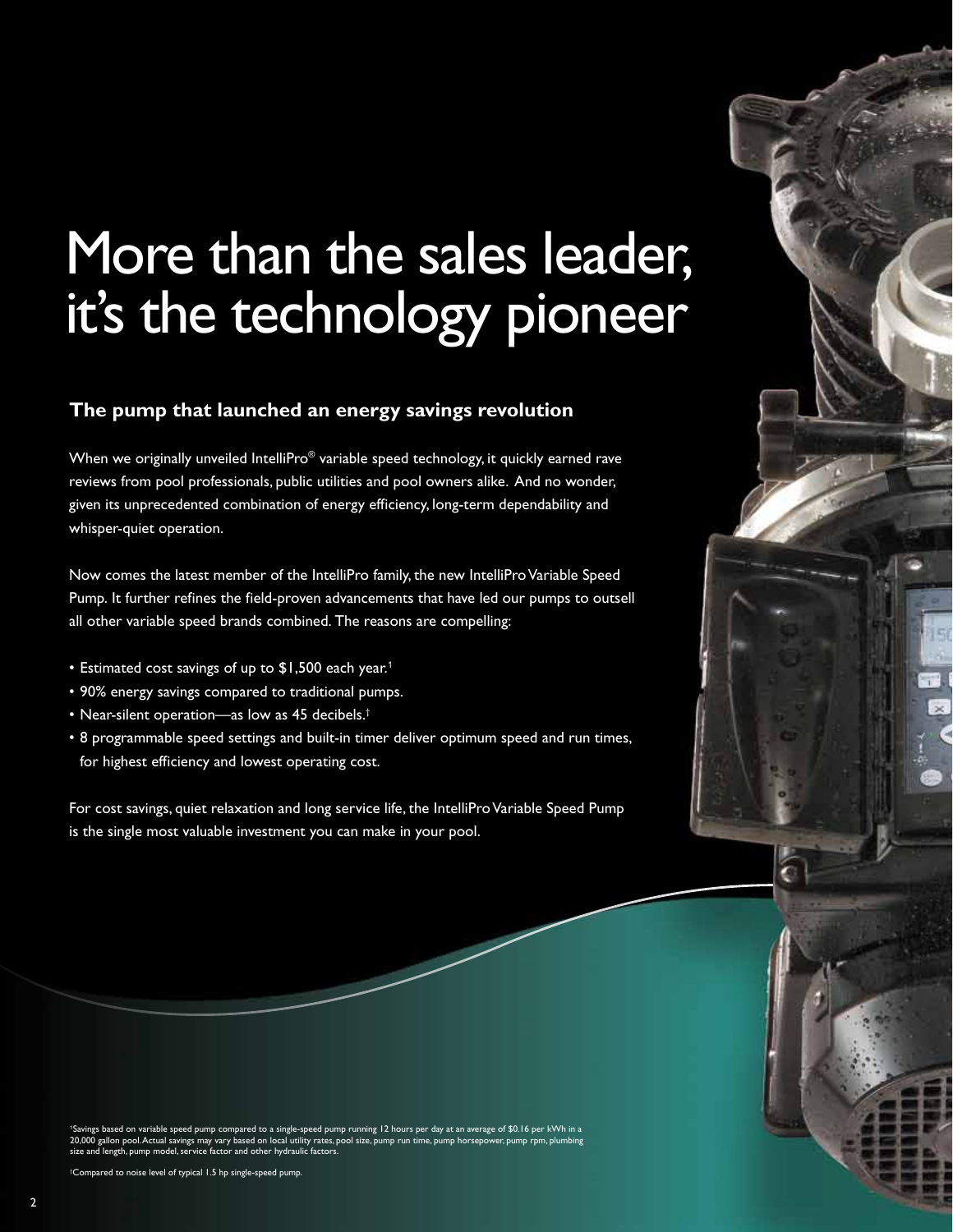## The leader never stands still.

IntelliPro brought variable speed technology to market, years ahead of every other manufacturer. We were first then—and we've continued to widen our lead ever since. Our latest pump retains these IntelliPro innovations:

- Hyper-efficient permanent magnet motor—the same technology found in hybrid automobiles.
- Motor speed adjusts to match your pool's requirements in real time.
- TEFC (Totally Enclosed Fan-Cooled) motor runs cooler, quieter and lasts longer.
- Built-in diagnostics safeguard the pump for greater durability.

And IntelliPro pumps still lead the market today in all these ways:

- More total energy savings than any other pool pump family, ever.
- Integrated keypad—no need to purchase separately at additional cost
- Over 5 years of proven in-field reliability.
- Exclusive software and digital controls make programming a breeze.
- Easy installation for inground pools and pool/spa combos of all sizes and types, aftermarket or new.
- Complete compatibility with IntelliTouch®, EasyTouch®, SunTouch® or other brands of digital pool/spa controls for managing pump, heating, lighting, spa jets, water features and more, from virtually any location.<sup>2</sup>



 $^2$ To integrate IntelliPro with other manufacturers' controllers, an IntelliComm® or IntelliComm® II control must be purchased separately and installed properly. See owner's manual for details. IntelliPro functions can be controlled remotely through your PC or Mac®, iPad®, iPod touch® or iPhone® with the addition of a ScreenLogic® PC or Mac interface kit and free ScreenLogic software.<br>iPad®, iPhone®, iPod touch® and Mac® are registered trademarks of Apple Inc.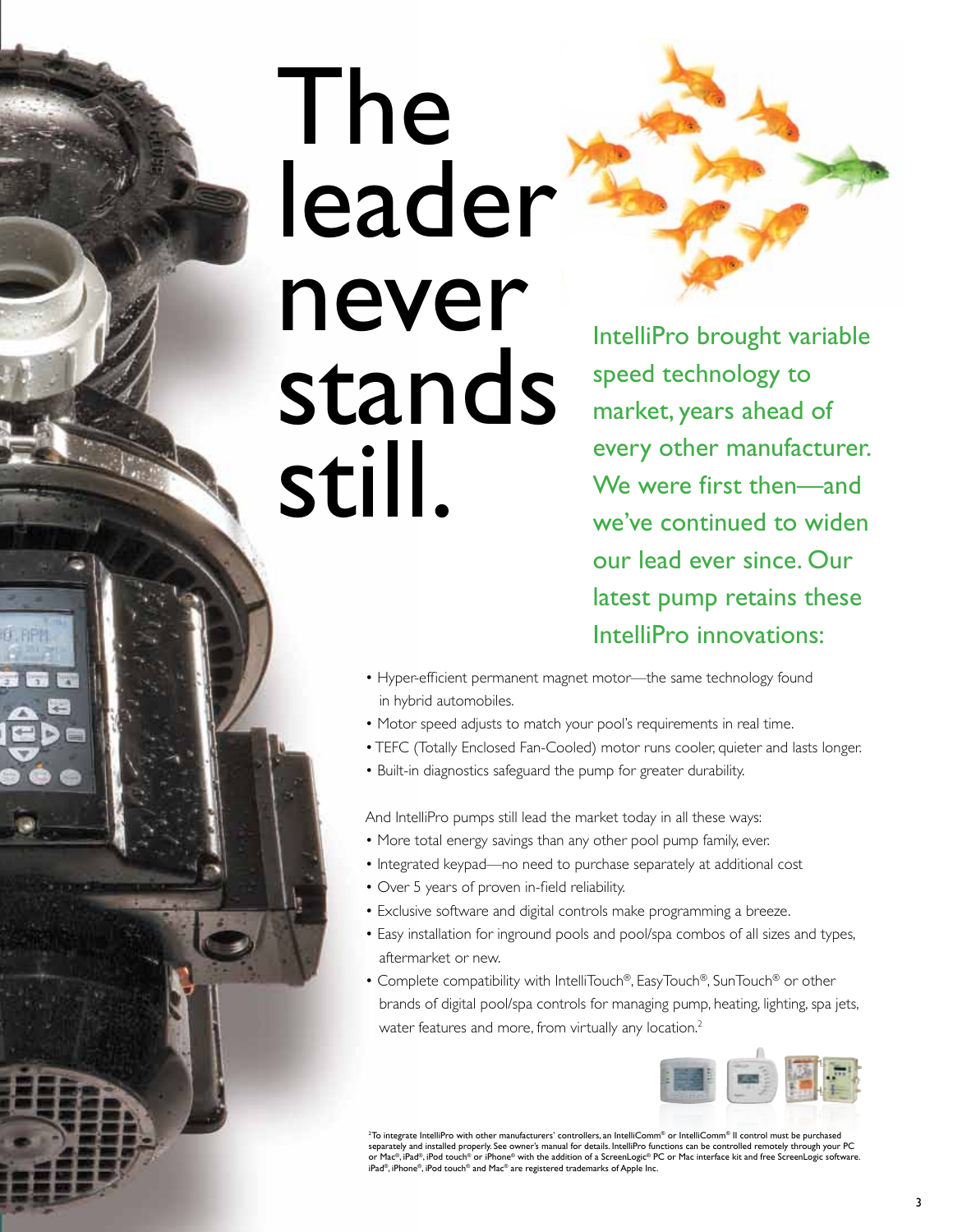### Quite possibly the biggest energy-saving move you can make.



The average single-speed pool pump can use as much energy as all your standard household appliances put together. But witness the difference when you replace it with an IntelliPro Variable Speed Pump. It uses up to 90% less energy than the typical single-speed pump, or even compared to "high efficiency" dual-speed pumps—energy savings that translate to found money for you.

| <b>Device</b>                                           | Refrigerator                                            | <b>Clothes</b><br><b>Washer</b> | Dishwasher | Single-Speed<br>Pump                                                               | <b>IntelliPro</b> |
|---------------------------------------------------------|---------------------------------------------------------|---------------------------------|------------|------------------------------------------------------------------------------------|-------------------|
| Annual                                                  | <b>500 kWh</b>                                          | $ 211$ kWh                      | 309 kWh    | 3,285 kWh                                                                          | 1,150 kWh         |
| <b>Energy</b><br>Used <sup>3</sup><br>(kWh<br>per year) | <b>Total Combined Energy Used kWh/year</b><br>1,020 kWh |                                 |            | <b>Total Energy</b><br>Saved vs. Single-<br><b>Speed Pump</b><br>$2, 135$ kWh/year |                   |

<sup>3</sup>Source: US Federal Trade Commission - www.ftc.gov/energy

4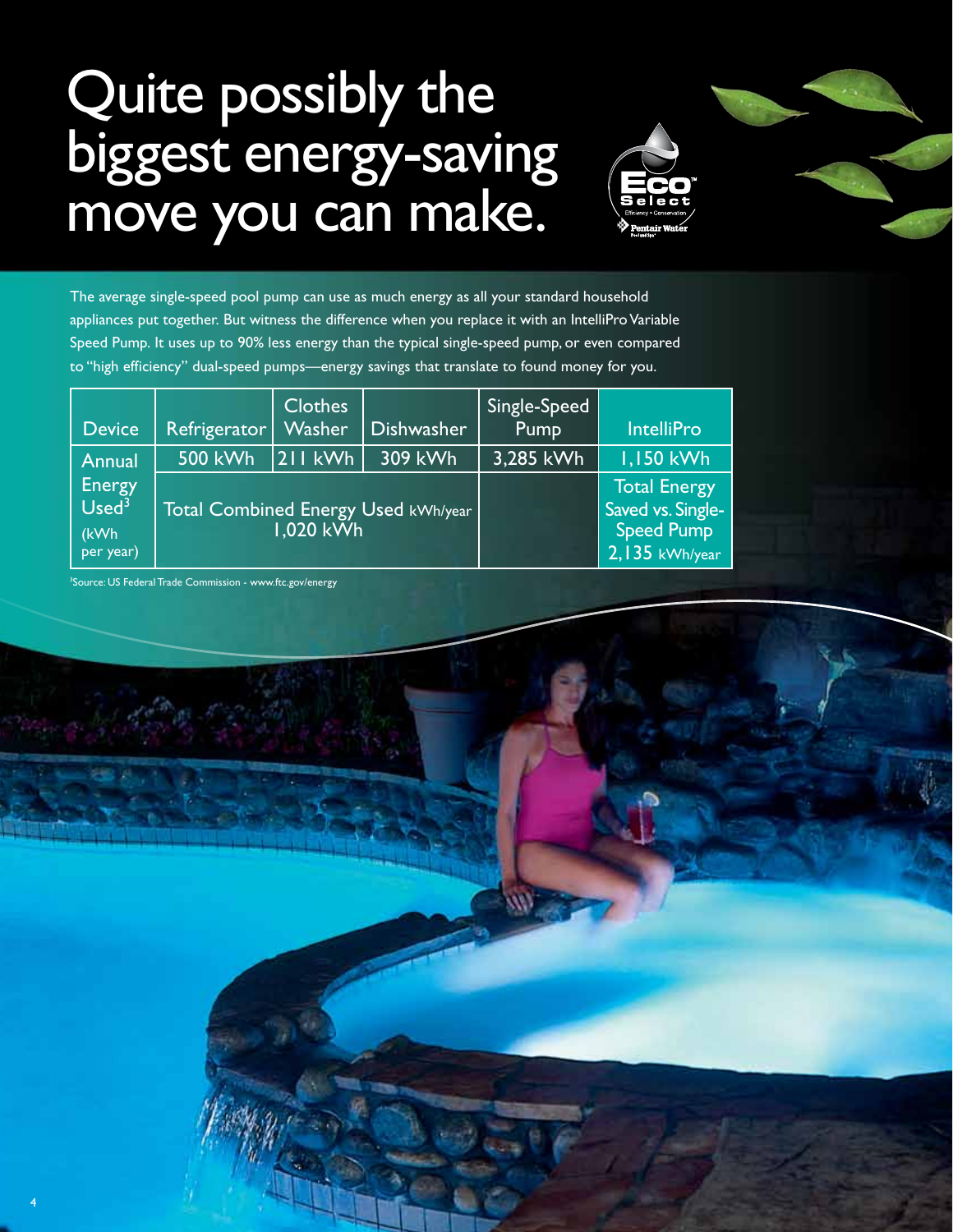

**Save money the same way hybrid car owners do.** Most pool pumps, even so-called "energy-efficient" models, still use the traditional technology of an induction-style motor. IntelliPro uses an advanced permanent magnet motor—the same technology found in today's hybrid cars. Result: savings of up to 90%, compared to "high efficiency" single-speed and two-speed pumps.

## The value of quiet relaxation.

You can't put a price on peace and quiet. But you can put a number to it. IntelliPro pumps not only save you money, they also deliver measurably quieter performance. With their permanent magnet motors, totally enclosed fan cooled (TEFC) design, and low average operating speed, they're so whisper-quiet that you may not even know they're operating.

There's more to the story. IntelliPro pumps not only sound quieter, they virtually eliminate the unpleasant high-pitched noise found in other so-called "quiet" variable speed pumps. Result: a more relaxing pooltime experience for you.

### **Compare the soothing sound of IntelliPro**

| Decibels (dB) |  |  |  |  |  |  |
|---------------|--|--|--|--|--|--|
|---------------|--|--|--|--|--|--|

|    | Lawnmower                      | 90 dB        |
|----|--------------------------------|--------------|
|    | Alarm clock                    | 80 dB        |
|    | Vacuum cleaner                 | <b>70 dB</b> |
|    | Single-speed pump <sup>+</sup> | 67 dB        |
|    | Car traffic <sup>+</sup>       | 67 dB        |
| ×. | <b>Dishwasher</b>              | 60 dB        |
|    | Moderate rainfall              | 50 dB        |
|    | IntelliPro pump                | 45 dB        |
|    | Library                        | 30 dB        |

<sup>+</sup>1.5 hp pool pump. Pumps at distance of 3.28 feet; car traffic at 50 feet. Sources: American Speech-Language-Hearing Association, OSHA.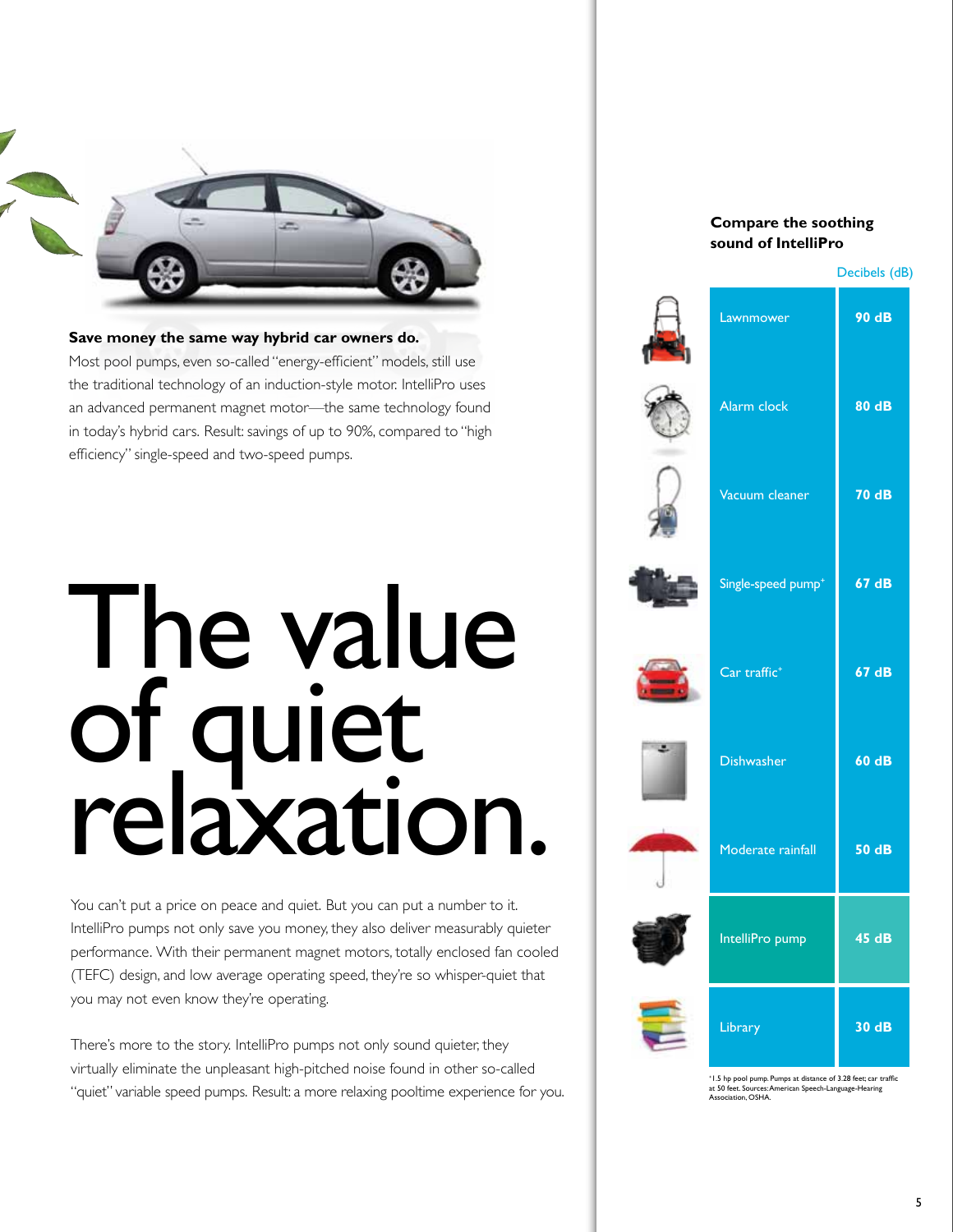# Work smarter, not harder.

Traditional pool pumps operate at a fixed, non-adjustable speed. That speed is calibrated to meet the highest load the pump will ever face. Most of the time, loads are far lower. Yet the traditional pump still runs full blast, squandering energy and money.

IntelliPro takes a smarter approach. It allows custom programming of optimum pump speeds for specific tasks such as filtering, heating, cleaning and operating spa jets and waterfalls. For virtually all applications, that ideal speed is lower than the preset, unchangeable speeds of older pumps.

This slower speed offers other advantages, too. When water moves more slowly for longer periods, it helps reduce the occurrence of algae that forms more easily when water is pumped briskly and then allowed to rest for long intervals. Your filter works better because it has more time to sift out particles from the same amount of water, rather than pushing them through the filter media under needlessly high pressure. When water circulates for longer periods, automatic chemical dispensers and chlorinators work better too.

With its ability to adjust speed, IntelliPro takes full advantage of the scientifically proven Affinity Law: *Cut the pump speed by half, and you cut energy consumption by 87%. This graph shows just how dramatic your energy savings can be.*



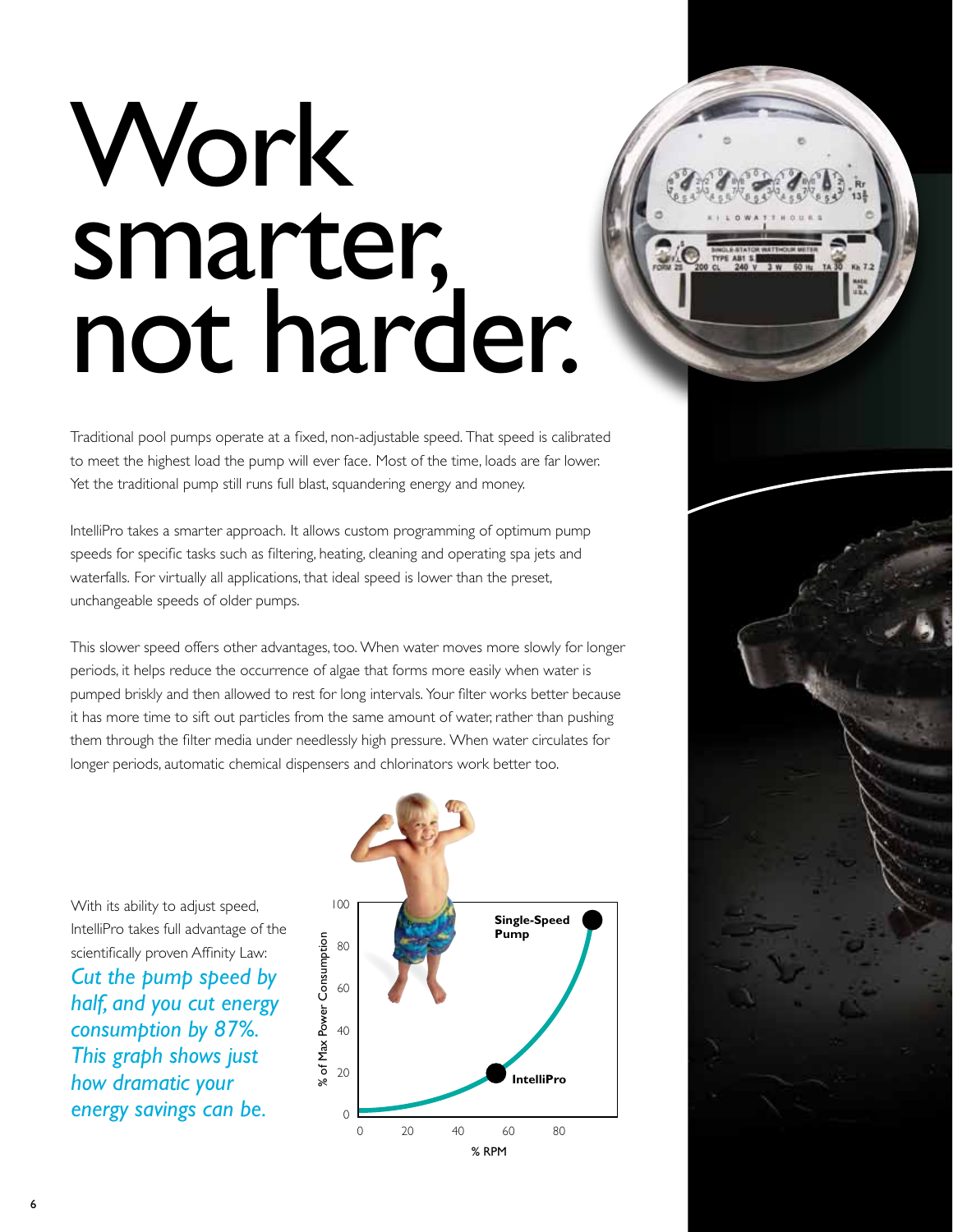### The savings can be enormous

There isn't a line on your electric bill that says "Pool Pump Energy Costs." So you may wonder: Just how much can an IntelliPro pump save you? Here are realistic estimates when comparing a traditional energy-efficient (EE), single-speed, 2-horsepower pump to an IntelliPro pump in a 20,000 gallon pool. Savings are calculated using 12 hours of operation, which represent common run times.

| Energy cost<br>per kilowatt<br>hour (kWh) | <b>Estimated IntelliPro</b><br>savings per year <sup>1</sup> | <b>Estimated IntelliFlo</b><br>savings after 5 years <sup>1</sup> |
|-------------------------------------------|--------------------------------------------------------------|-------------------------------------------------------------------|
| \$0.16                                    | up to \$1,500                                                | up to \$7,500                                                     |
| \$0.20                                    | up to \$1,800                                                | up to \$9,000                                                     |
| \$0.30                                    | up to \$2,700                                                | up to \$13,500                                                    |

#### **As your poolscape expands, IntelliPro will too.**

With IntelliPro you can add equipment and features, or change them, without reducing pump performance and efficiency. Add a solar system or water feature, or change your filter. Just push a button to set the new optimum speed for the lowest energy use. Even as your pool system changes, your savings keep flowing.



Dancing Waters



Pool Cleaner



Waterfall



Spa